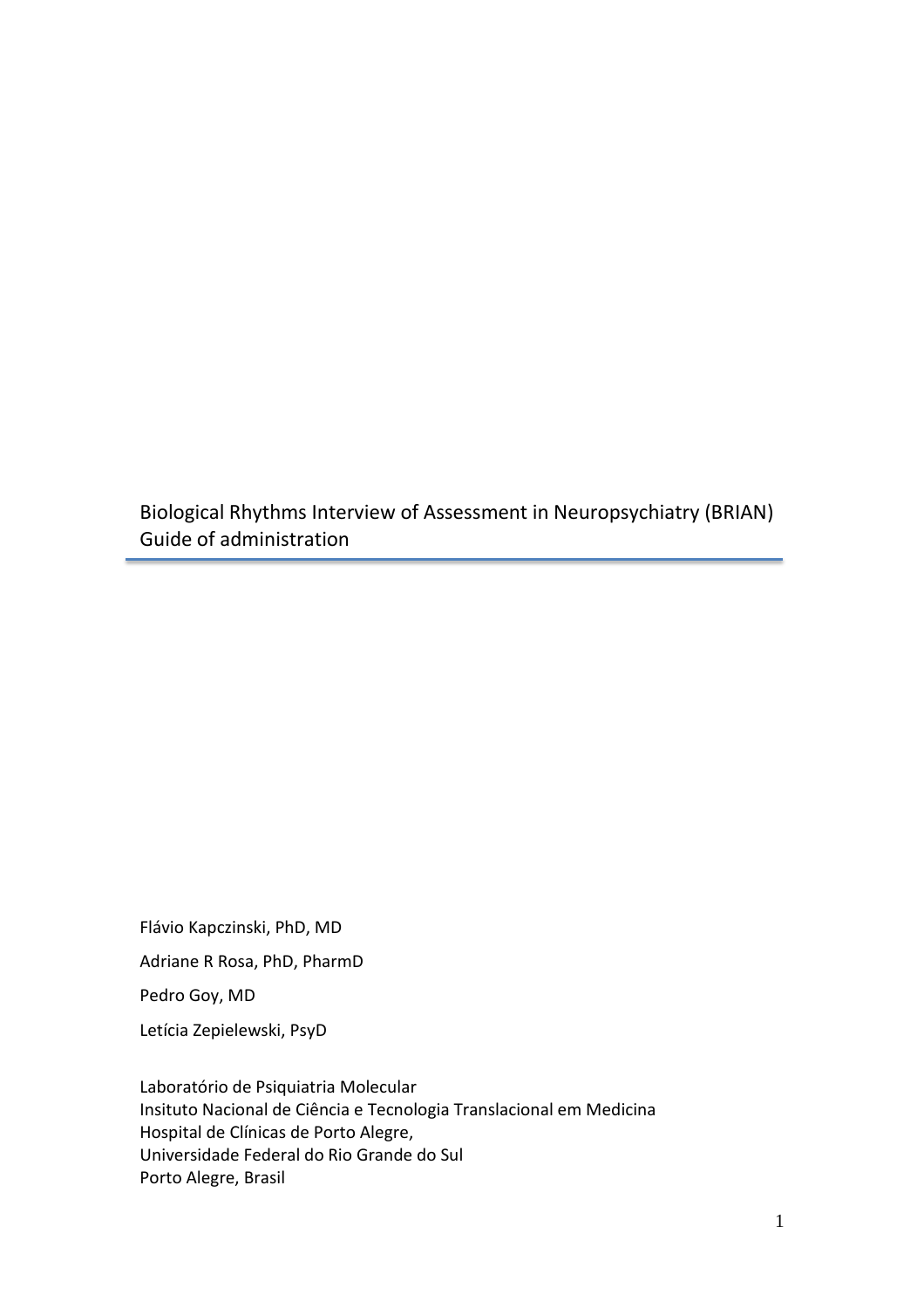## **SUMMARY**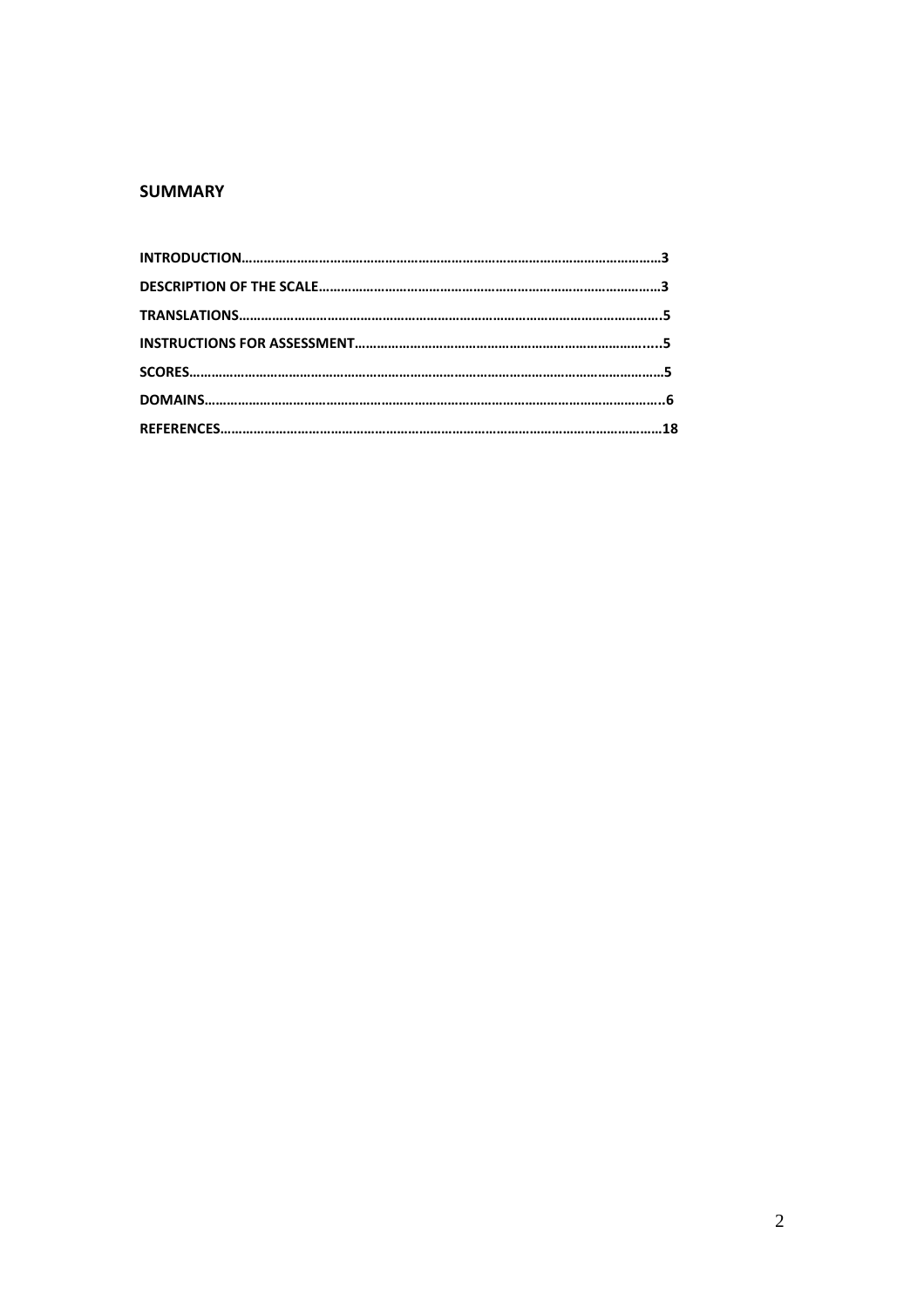#### **INTRODUCTION:**

Daily rhythms are important in everything from sleep/wake cycles, body temperature, hormone levels, to cognition, attention and mood. The social zeitgeber theory suggests that irregular circadian rhythms lead to mood episodes in vulnerable individuals (Grandin et al. 2006). In bipolar disorder, biological rhythm disturbance has been associated with mood symptoms and relapses (Frank et al. 2005; Gruber et al. 2011). Furthermore, evidence has suggested that biological rhythm impairment predicts poor functioning and quality of life (Giglio et al. 2010).

Given the relevance of circadian rhythms disturbance in patients with mood disorders, having a clinical instrument that allows us to assess biological rhythms in psychiatry is critical. There are very few instruments available to measure circadian rhythm which promotes a poor understanding about this issue. In addition, the most of instruments measure one element of the circadian rhythm (sleep) and typically fail to take into account all the other elements necessary for optimal circadian rhythm. However, there is increasing evidence that social rhythms defined by attendance at work, engagement in social activities or recreation, and exercise, may affect circadian regularity as a greater variability of social activities has been consistently related to sleep disturbance (Carney et al. 2006; Morgan 2003). In this context, an adequate understanding and development of specific instruments about the impact of bipolar illness factors on biological rhythms are required.

To this end, the Biological Rhythms Interview of Assessment in Neuropsychiatry (BRIAN) was developed for the clinical evaluation of biological rhythm disturbance (e.g., sleep, social, activity, and eating patterns) experienced by patients suffering from mental disorders.

### **2. DESCRIPTION OF THE SCALE:**

The BRIAN was developed for the clinical evaluation of sleep and rhythm impairment focusing on the main problems experienced by the mentally ill. It consists of 21 items divided into five main areas related to circadian rhythm disturbance in psychiatric patients, namely sleep, activities, social rhythms, eating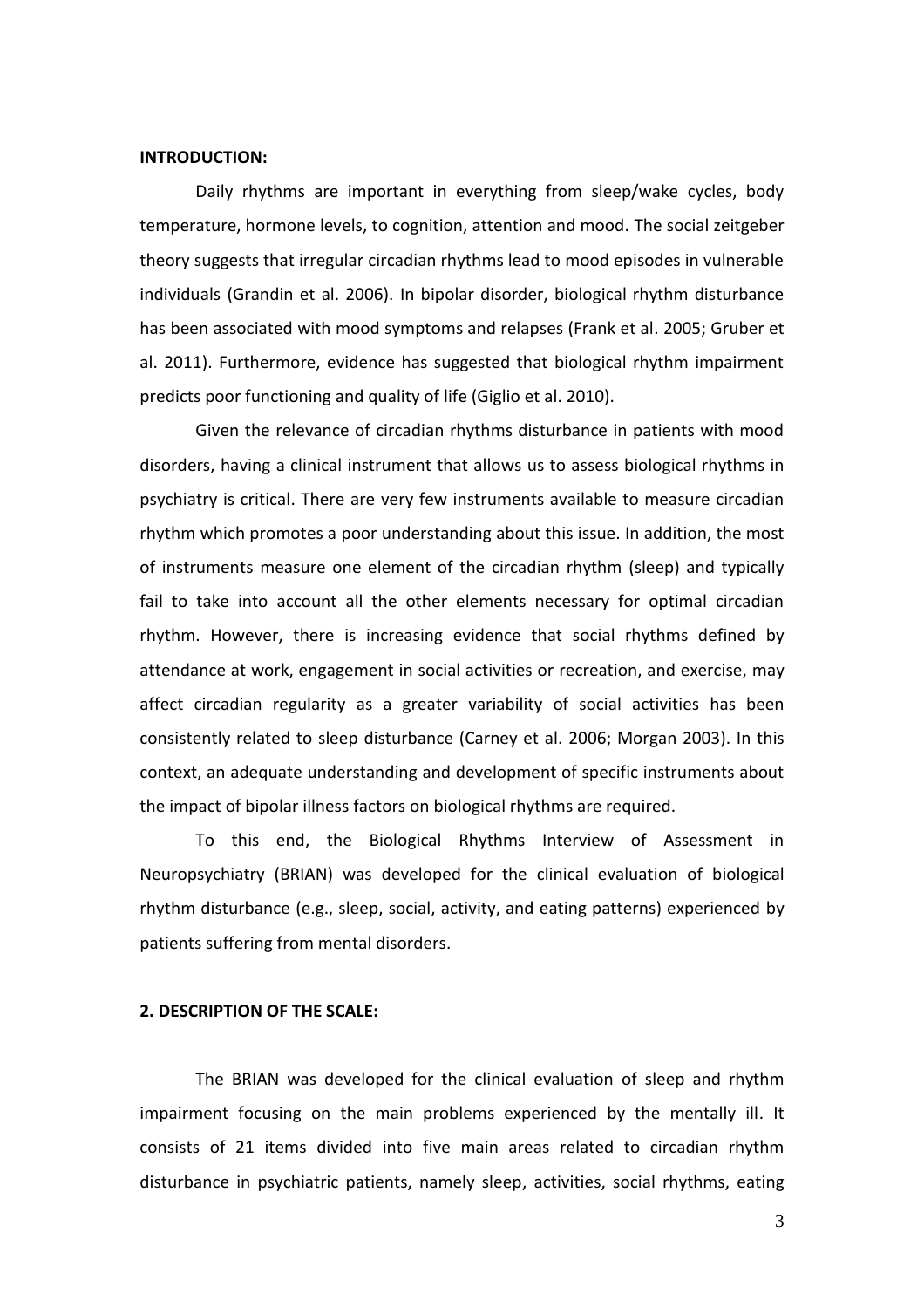pattern and predominant rhythm. In particular, the BRIAN assesses the frequency of problems related to the maintenance of circadian rhythm regularity. For instance: *Do you have problems falling asleep at your usual time? How frequently?* **(Items are rated using a 4-point scale: (1) = no at all, (2) = seldom, (3) = sometimes, and (4) = often)**. The total BRIAN scores range, hence, from 18 to 72, where the higher scores suggest severe circadian rhythm disturbance.

The BRIAN is a simple instrument, easy to apply in a short time and applicable in both clinical practice and research settings. It's also useful in clinical trials to evaluate the circadian rhythm disturbance in psychiatric patients.

The five domains of the BRIAN are described below:

- *Sleep:* refers to the capacity to maintain the regularity of the sleep patterns.
- *Activities:* refers to the capacity to maintain the regularity of the daily activities including household and work duties, physical activities, and sexual relationships.
- *Social rhythms:* refers to the capacity to maintain the regularity of the social activities and interpersonal relationships.
- *Eating pattern:* refers to the capacity to maintain the regularity of diet patterns
- *Predominant rhythm:* refers to the preference of work functioning or social functioning during day or night.
- The scale is an interviewer-administered.
- The studied time frame refers to the last 15 days before assessment.
- The scale provides scores for each item.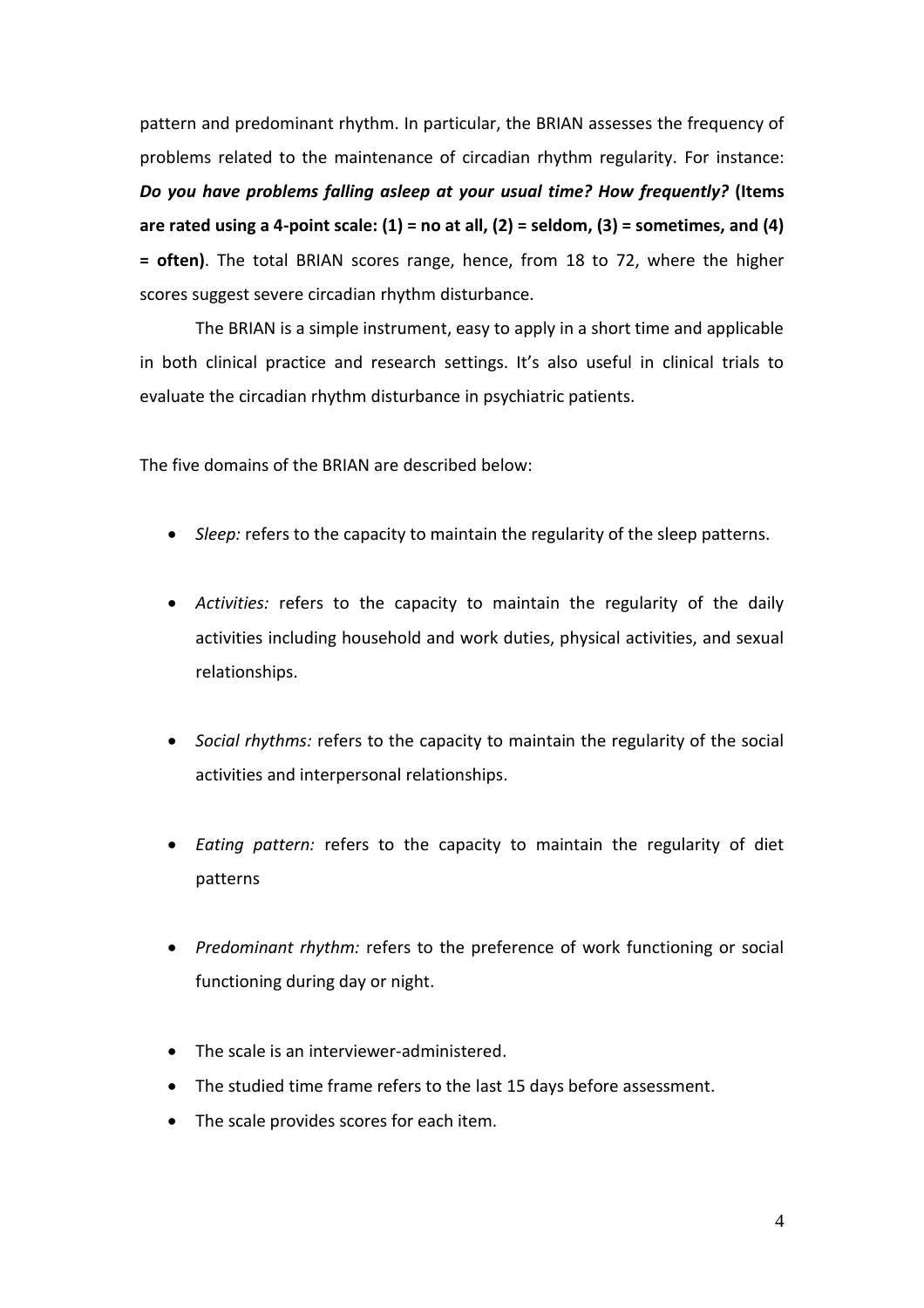The rater has to evaluate the frequency of difficulties experienced by the patients in comparison with the circadian rhythms of a person of the same sex, age and sociocultural status.

### **3. TRANSLATIONS:**

The scale is currently available in three languages: Portuguese, English and Spanish.

### **4. INSTRUCTIONS FOR ASSESSMENT:**

A standardized application of the BRIAN for all patients is extremely important in order to ensure the accuracy of the answers by different raters.

A good and clear introduction of the instrument is fundamental. Before starting with the assessment the interviewer should explain the patients the purpose of the evaluation and also answer their questions.

Some points that should be included in the introduction are: a) name and affiliation of the interviewer; b) If he/she is a doctor or an investigator; c) the questionnaire is important to obtain data with respect to bipolar disorder or psychiatric illness; d) the participation of the patient is voluntary and fundamental for the continuation of the examination/diagnostic phase; e) the answers have to be as objective as possible.

The questions have to be read out loud as they are presented in the questionnaire. The question: **"Do you have difficulties in completing activities at your work? How frequently?** has to be asked before each question. Questions have to be repeated when the patient is in doubt or when it appears that the patient did not hear the question well. Additional information obtained through the partner or close relatives has to be considered. As part of the interviewer-administered scale of objective evaluation, the **score must reflect the clinician's evaluation** and not necessarily the literal description of the patient.

## **5. SCORES:**

The BRIAN provides an overall score of the rhythm circadian disturbance of the patient and a score of the subdomains such as sleep, activities, social rhythms and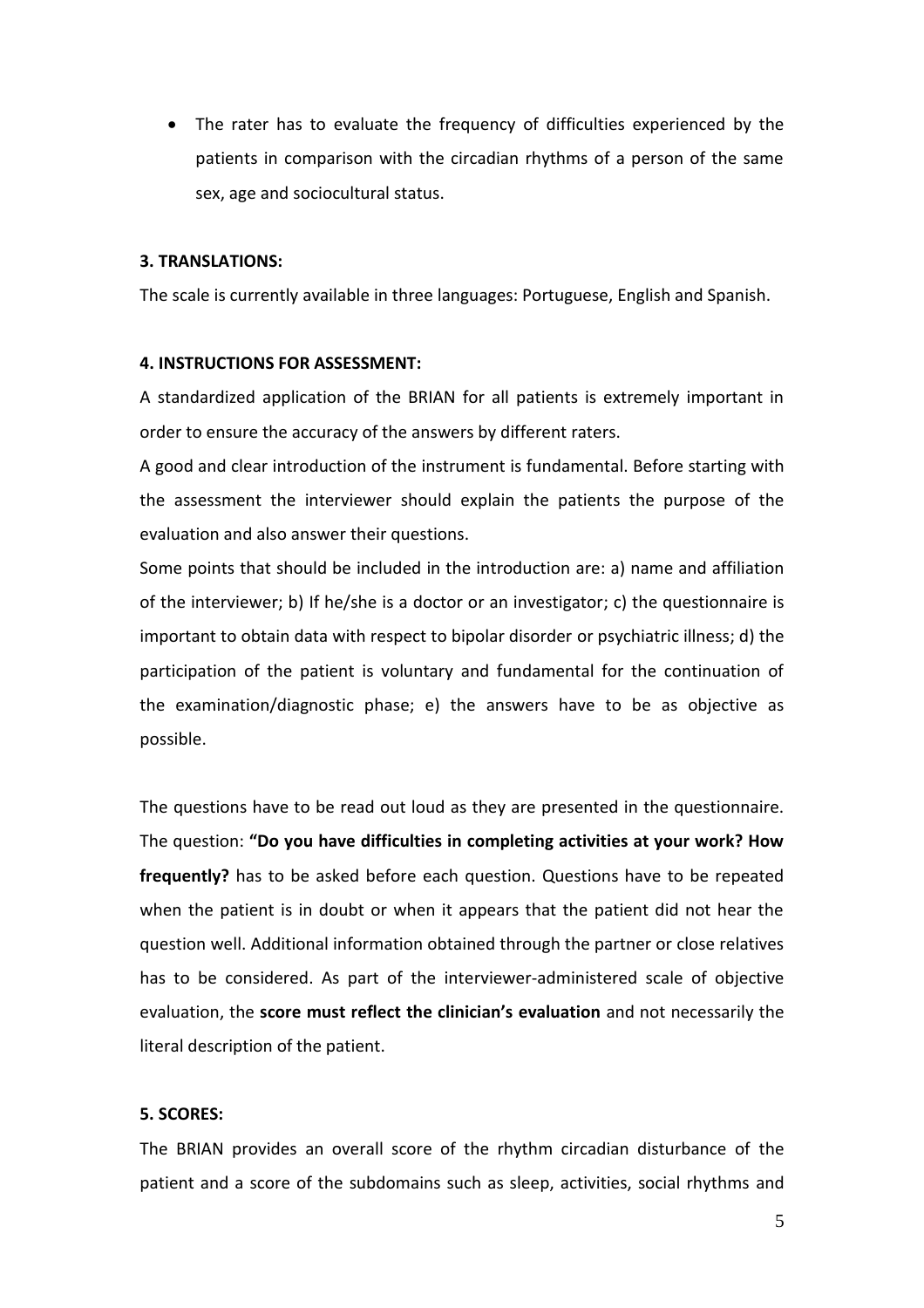eating pattern. For each item the scale provides scores. The scores for each items run from 1 to 4. The global score is obtained when the scores of each item are added up. The higher the score, the more often the difficulties are.

The criteria of the scores are:

**1: not at all:** the circadian rhythm of the patient is in accordance with the norms of the reference group or sociocultural context: there are no difficulties at any moment.

**2: seldom**: there are difficulties in maintaining the regularity of activities in few days. The patient can be considered as having slight impact.

**3: sometimes:** there are difficulties in maintaining the regularity of activities in half of the time. The patient can be considered as having moderate impact.

**4: often:** there are difficulties in maintaining the regularity of activities all the time. The patient is considered to have serious impact.

## **6. DOMAINS**

*SLEEP*

### **1) Do you have problems falling asleep at your usual time? How frequently?**

This item investigates factors like the frequency and intensity of initial insomnia, the possibility of concomitant discomfort, and the regularity of sleep patterns.

1: Not at all: the patient does not report any difficulties in falling asleep in the same time every night, not lasting more than few minutes to it.

2: Seldom: the patient reports that in few days (no more than 5 days) in the last 15 days had problems in falling asleep (not more than 30 minutes) like excessive discomfort.

3: Sometimes: the patient reports problems in falling asleep (more than 30 minutes) half of the time in the last 15 days, having excessive discomfort.

4: Often: the patient reports problems in falling asleep (more than 30 minutes) all the time.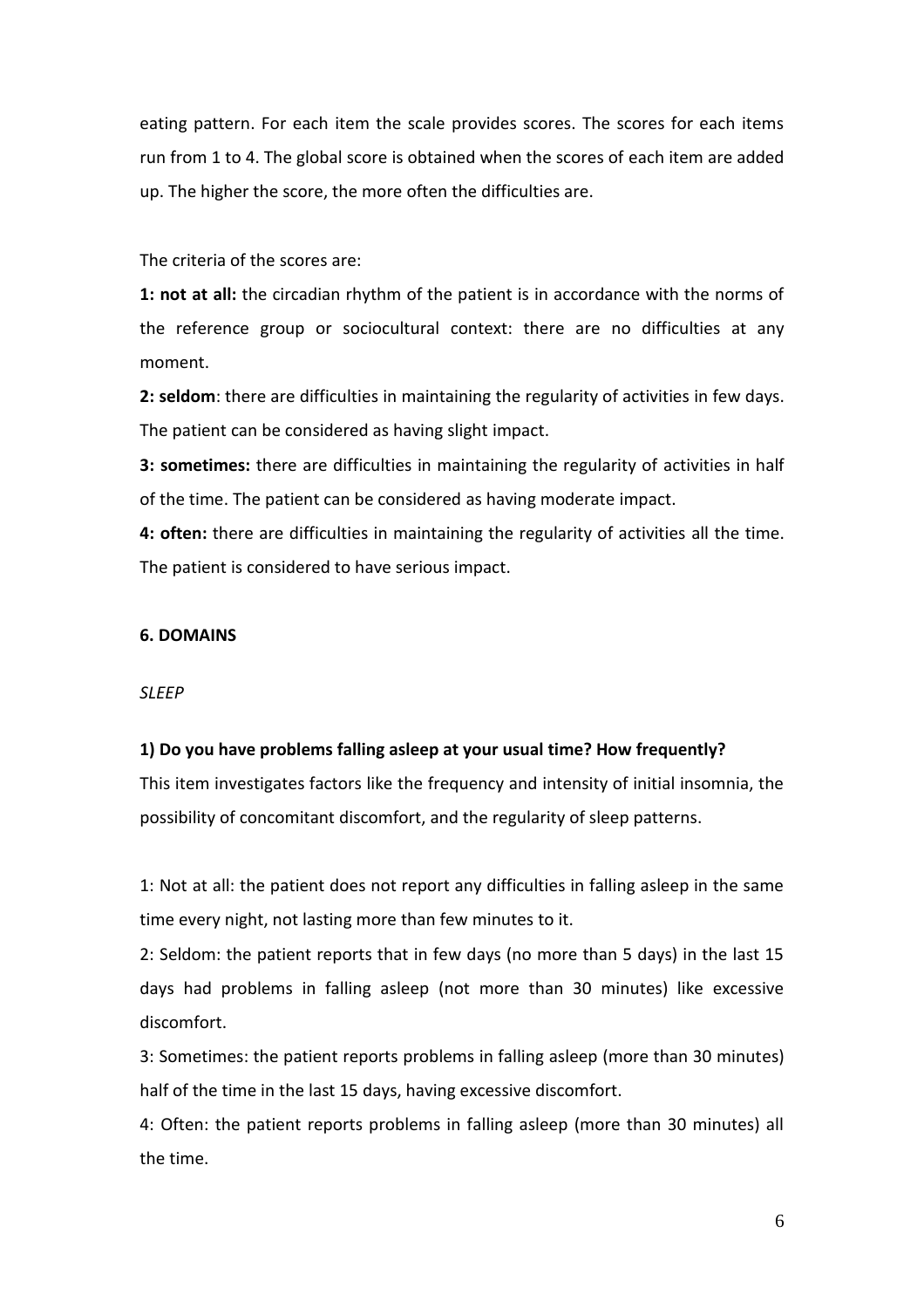### **2) Do you have problems waking up at your usual time? How frequently?**

This item investigates the pattern of awakening, the difficulties faced by the subject and if they exert influences in daily activities performance.

1: Not at all: the patient does not report excessive sleepiness, tiredness, fatigue, lack of energy or other factors that influence waking up.

2: Seldom: the patient reports that in few days (no more than 5 days) in the last 15 days had problems in waking up at the usual time, like excessive sleepiness, tiredness, fatigue, lack of energy or other factors that influence waking up.

3: Sometimes: the patient reports problems in waking up at the usual time, like excessive sleepiness, tiredness, fatigue, lack of energy or other factors, half of the time in the last 15 days. Sometimes it leads to consequences at work or school performance.

4: Often: the patient reports problems in waking up at the usual time, like excessive sleepiness, tiredness, fatigue, lack of energy or other factors all the time with important negative consequences at work or school performance.

### **3) Do you have problems getting out of bed after you wake up? How frequently?**

This item investigates the difficulties faced by the subject in the period just after awakening, frequently related to lack of willing and energy to get out of bed, and problems in starting early morning activities.

1: Not at all: the patient reports no difficulties in having enough willing and energy to get out of bed promptly after waking up.

2: Seldom: the patient reports that in few days (no more than 5 days) in the last 15 days, had problems in having enough willing and energy to get out of bed promptly after waking up.

3: Sometimes: the patient reports problems in having enough willing and energy to get out of bed promptly after waking up in half of the time in the last 15 days. Sometimes it leads to negative consequences at work or school performance.

7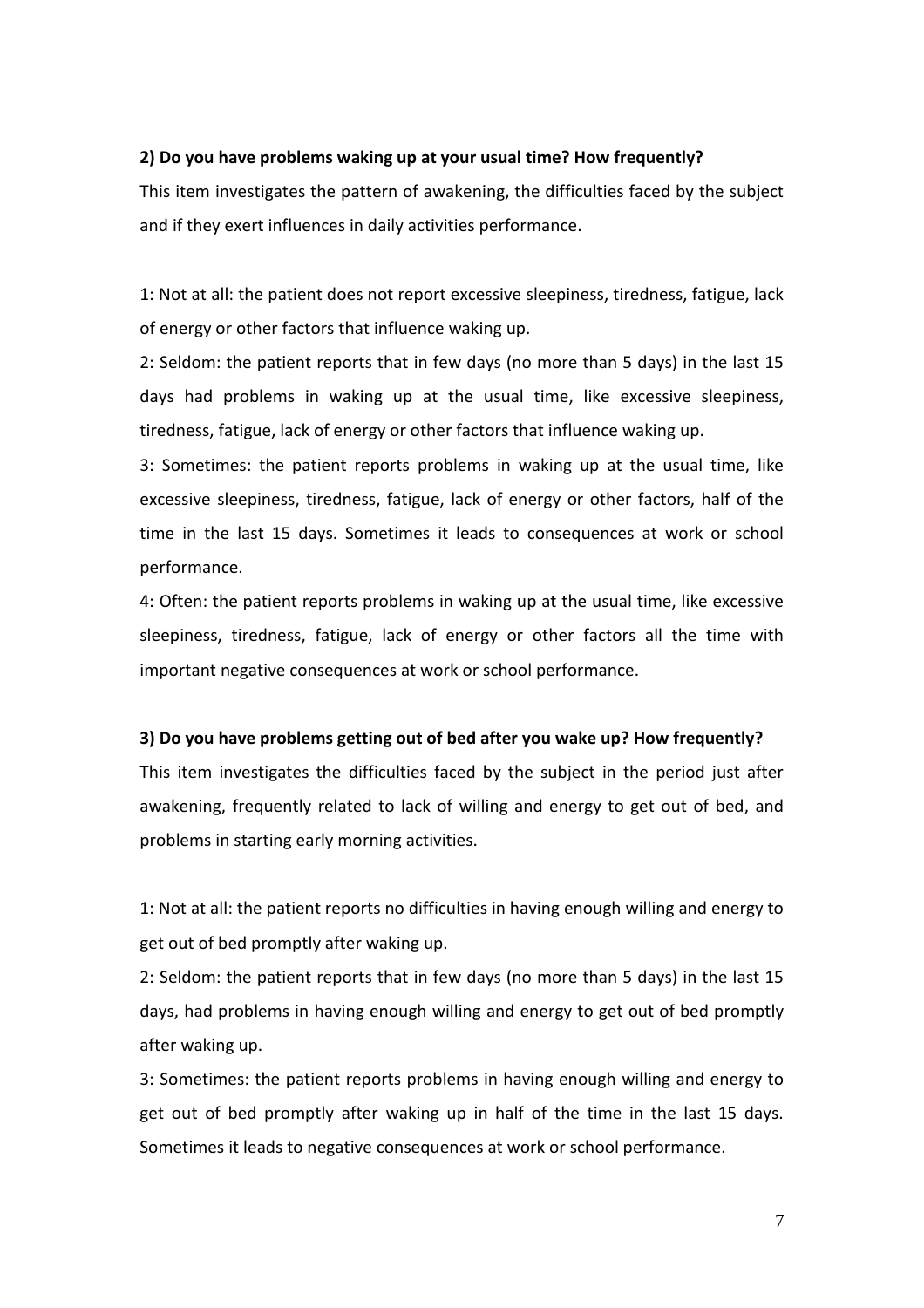4: Often: the patient reports problems in having enough willing and energy to get out of bed promptly after waking up all the time with important negative consequences at work or school performance.

**4) Do you have problems feeling rested with the amount of sleep you usually get (including subjective perception of being rested and actual performance in daily activities, such as driving, working)? How frequently?**

This item investigates the existence of a gap between the number of hours slept and the subjective feeling of being rested. This gap is expressed by the unsatisfactory amount of volition, energy and capacity felt by the subject after a usual period of sleep.

1: Not at all: Patient reports no difficulties in feeling rested with the amount of sleep. 2: Seldom: Patient reports difficulties in having energy for the normal performance in everyday activities, or subjective feeling of not being rested in more than five days in the last 15 days.

3: Sometimes: Patient reports difficulties in having energy for the normal performance in everyday activities, or subjective feeling of not being rested in half of the times in the last 15 days.

4: Often: Patient reports difficulties in having energy for the normal performance in everyday activities, or subjective feeling of not being rested all the time.

# **5) Do you feel you have difficulty in switching off at the time of resting? How frequently?**

This item investigates how many times the subject is unable to relax, forget the everyday problems, have a peaceful moment of not thinking in anything when he/she is proposed to do that.

1: Not at all: the patient reports that can easily relax and forget the everyday problems at all the resting times.

2: Seldom: the patient reports that in few days (maximum one third of the time) experienced difficulties in relaxing at the time of resting.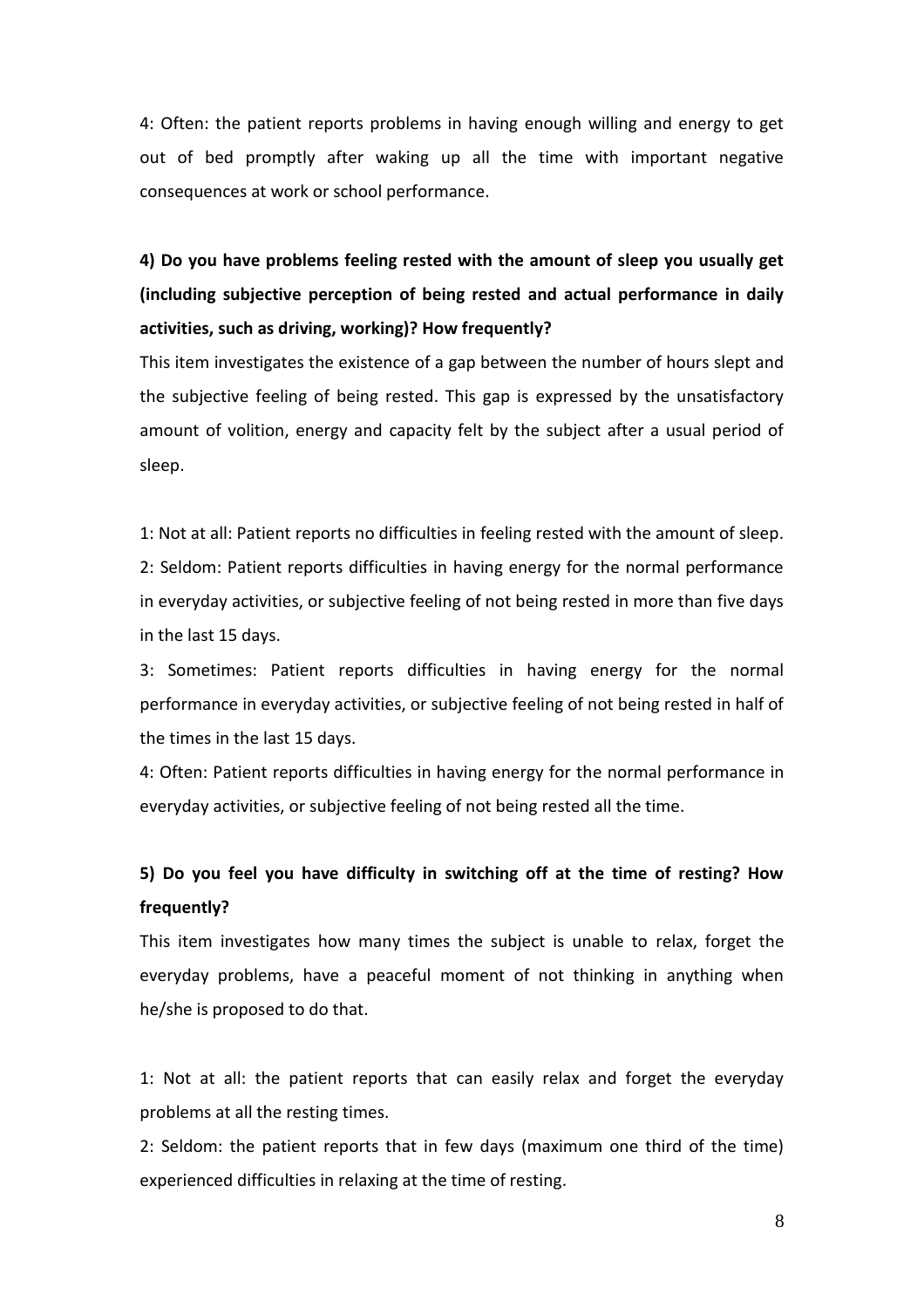3: Sometimes: the patient reports that at least half of the times experienced difficulties in relaxing at the time of resting.

4: Often: the patient reports difficulties in relaxing all the time.

### *ACTIVITY*

#### **6) Do you have difficulties in completing activities at your work? How frequently?**

This item investigates the performance of the patient in the work duties. Ask to the patient if he/she is able to initiate and finish expected activities. For students and housewives this item may be evaluated according to the fulfillment of their studies/responsibilities, respectively.

1: not at all: the performance of the patient is in accordance with the norms of the reference group or the sociocultural context.

2: seldom: the patient reports that in few days (no more than 5 days) in the last 15 days, experienced some difficulties with work duties.

3: sometimes: the patient is not able to fulfill work duties or finishing daily tasks at least a one week in the last 15 days. Patient experiences a significant lower performance than the reference group.

4: often: unemployed patients, patients with invalidity benefit, patients who have taken sick leaves, inpatients or those that have lost a job because of the disease.

Note: For retired patients, answer this question considering the last period of time in which they were employed.

# **7) Do you have difficulties in completing your household activities? How frequently?**

This item investigates the ability of the patients to do shopping or to maintain household activities. It's important to assess if the patient is able to organize a list of products or to administrate his/her budget without requiring help from other people. It is also important ask to the patient if he is able to maintain basic management of the household (including cleaning the dishes, clothes washing, cooking activities).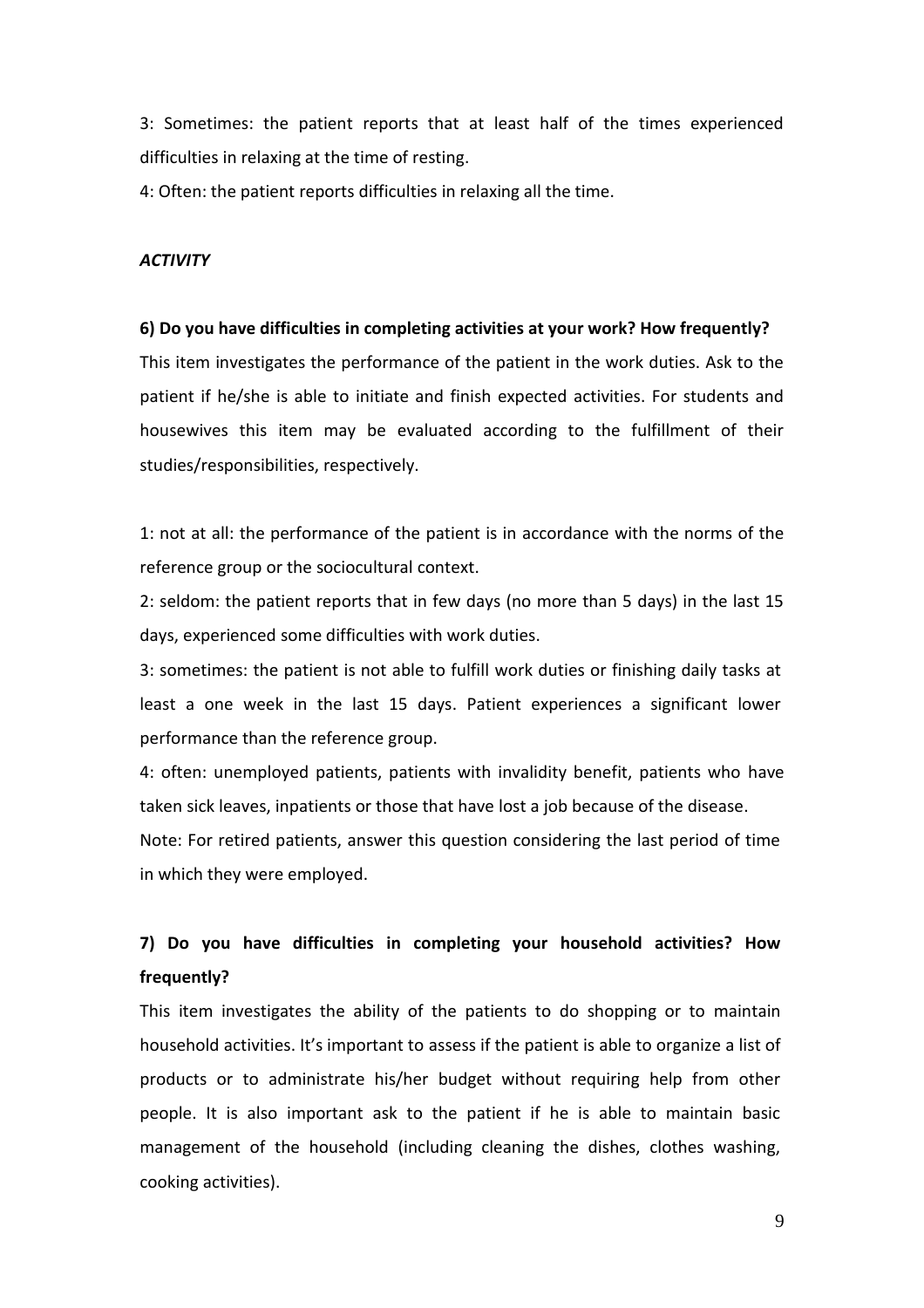1: not at all: the performance of the patient is in accordance with the norms of the reference group or the sociocultural context.

2: seldom: the patient reports that in few days (no more than 5 days) in the last 15 days, experienced some difficulties to do shopping/household activities or does the tasks slowly.

3: sometimes: the patient is unable to organize purchases or to do the shopping at least a one week in the last 15 days. Patient needs to some help from other people to perform such activities in most of the time.

4: often: the patient is completely incapable of doing the shopping or going to the supermarket all the time. The patient requires the help from other people all the time.

## **8) Do you have difficulties in keeping your usual rhythm of physical activity (e.g. taking a bus, metro or practicing sports)? How frequently?**

This item investigates if the patients experience some problems with daily physical activities, like walking, swimming, cycling, playing soccer or get to the bus. Other activities done related to his/her profession such as trowel, painter, etc. can be considered. This item should be evaluated according to level of regular physical activity.

1: no at all: the patient does regular physical activities in his/her routine without difficulties.

2: seldom: most of the time the patient does regular physical activities .

3: sometimes: the patient does not maintain the regularity of physical activities unless he/she is stimulated for that.

4: often: the patient is completely unable to perform any physical activities/ sport all the time. The patient has a complete sedentary lifestyle.

**9) Do you have difficulties in performing your daily activities in the time scheduled? How frequently?**

10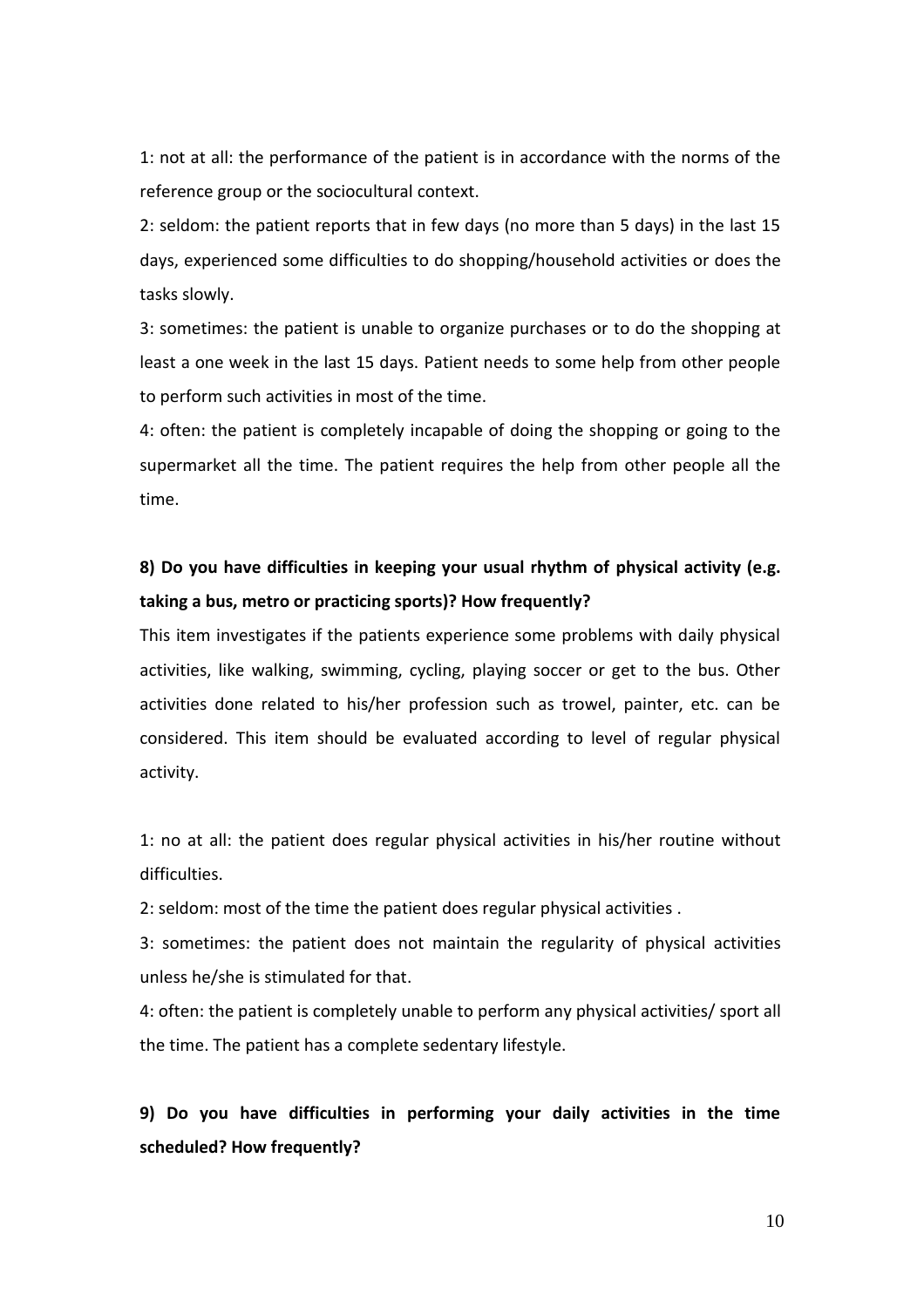This item investigates the degree of regularity in maintain the timetable of the daily activities.

1. not at all: the patient maintains daily activities in the time scheduled properly.

2. seldom: the patient reports that in few situations (no more than 5 activities) in the last 15 days, experienced some difficulties to maintain daily activities in the time scheduled.

3. sometimes: the patient is able to maintain the regularity of daily activities in the time schedule only when he/she is stimulated for that.

4. often: the patient is completely unable to perform the regularity of his/her daily activities in the majority of the time.

## **10) Do you have difficulties in keeping your usual level of libido/sexual activity? How frequently?**

This item investigates the level of interest of sexual relationships.

1. not at all: the patient experiences satisfactory sexual relationships.

2. seldom: the patient rarely experiences difficulties in having satisfactory sexual relationships.

3: sometimes: most of the time the patient experiences difficulties in having satisfactory sexual relationships.

4: often: the patient has totally unsatisfactory sexual relationships.

## *SOCIAL*

# **11) Do you have difficulties in communicating and having interpersonal relationships with significant others? How frequently?**

This item investigates if the patients experience some difficulties in relating and communicating with people with whom he/she relates, such as family, friends, neighbors.

11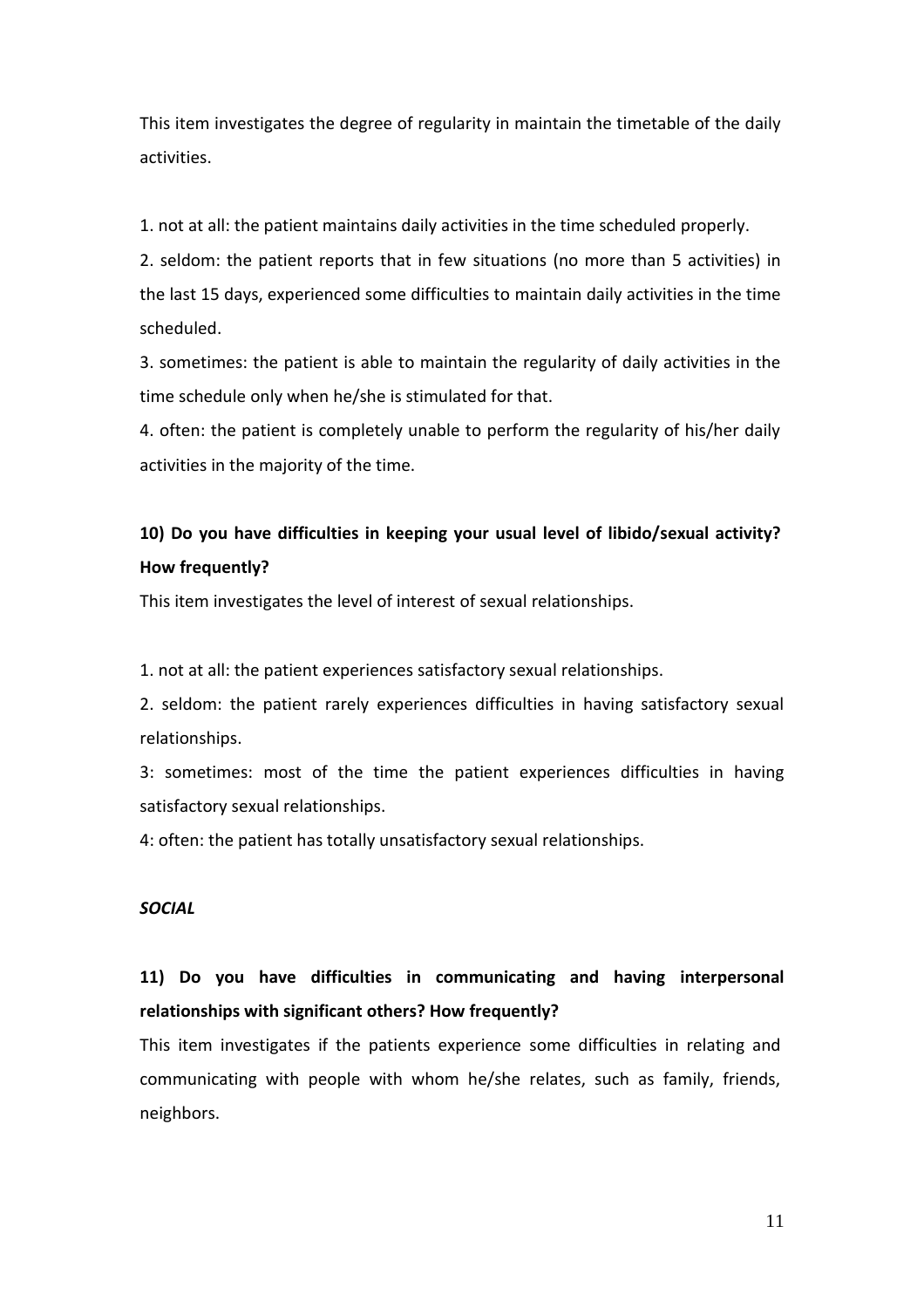1: Not at all: the patient does not report any difficulties on his/her relationships, being able to relate and communicate well with people with whom he/she relates, such as family, friends, neighbors.

2: Seldom: the patient reports that in few days (no more than 5 days) in the last 15 days had relational problems with people with whom he/she relates (family, friends, neighbors), such as discussions and disagreements. The patient is able to maintain relationships but has few close ones in his/her life.

3: Sometimes: the patient reports problems with their relatives, friends or people with whom he/she relates (family, friends, neighbors), half of the times in the last 15 days, such as intense discussions and fights, resulting in excessive discomfort.

4: Often: the patient reports problems relating and communicating with people with whom he/she relates in almost all the times. The patient was not able to establish any consistent relations or communicate with people around him/her.

# **12) Do you overly use electronic devices to the point that it impairs your interpersonal relationships (such as the television or the internet)? How frequently?**

This item investigates if the patients use electronic devices such as TV and internet in a balanced way, without interfering with his/her contact with others or affecting negatively other activities.

1: Not at all: the patient does not report any difficulties in using electronic devices, such as TV and internet, in a balanced way, without interfering his/her contact with others or affecting negatively other activities.

2: Seldom: the patient reports that in few days (no more than 5 days) in the last 15 days, had problems in using electronic devices, with some impairment to his/her routine, such as spending time unevenly with other activities.

3: Sometimes: the patient reports that in half of the times in the last 15 days, had problems in using electronic devices with some degree of interference on daily routine.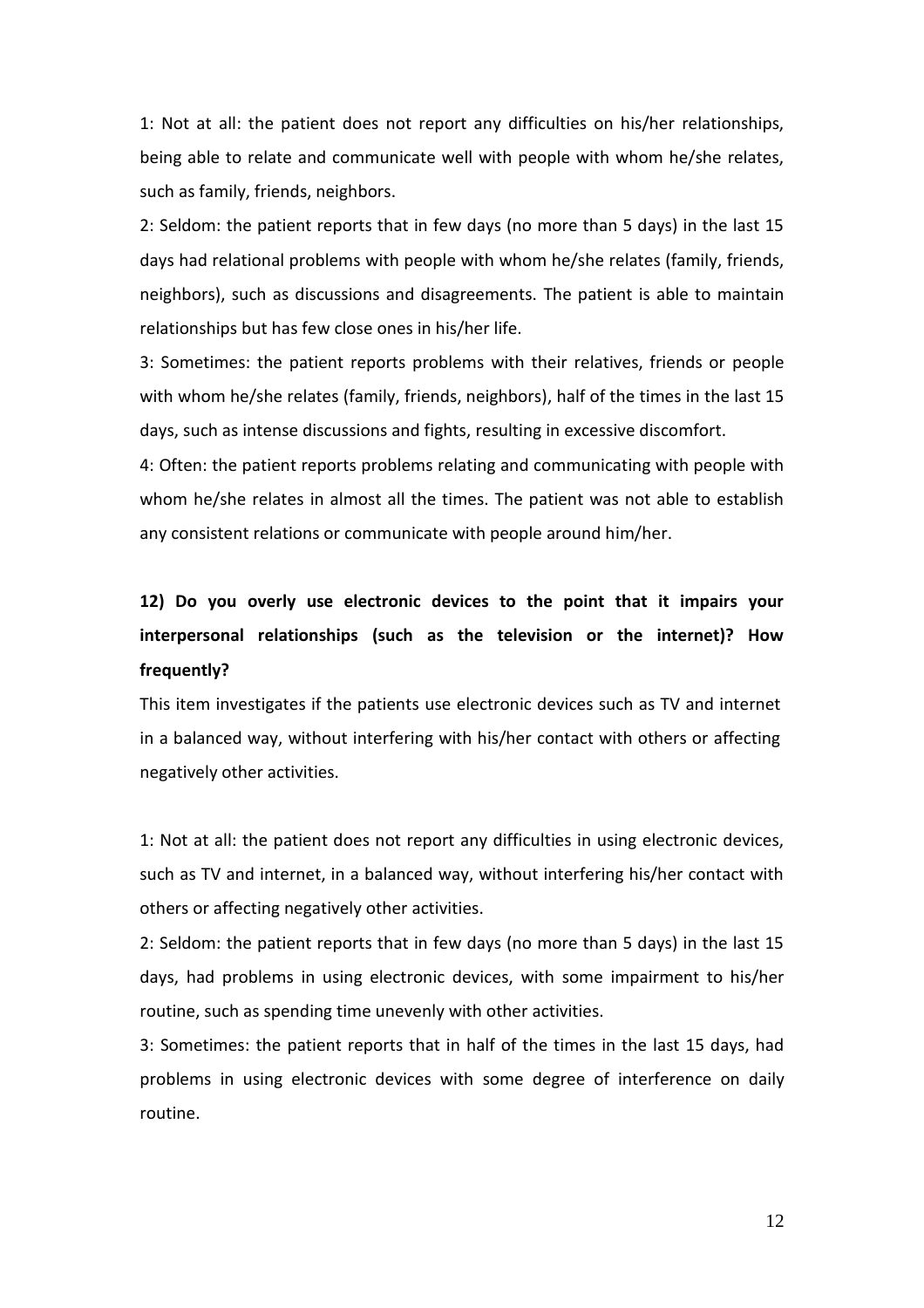4: Often: the patient reports problems in using electronic devices in almost all the times, not being able to use them in a balanced way, causing severe impairment on social and occupational life.

# **13) Do you have difficulties in synchronizing daily routines and sleep patterns with significant others (family, friends, spouse)? How frequently?**

This item investigates if the patients experience some difficulties in adjusting his/her routine and sleep pattern when it's necessary regarding people he/she relates, such as family, friends and neighbors.

1) Not at all: the patient does not report any difficulties on being flexible, adjusting his/her routine and sleep pattern when necessary regarding people he/she relates, such as family, friends and neighbors.

2) Seldom: the patient reports that in few days (no more than 5 days) in the last 15 days, had difficulties adjusting his/her routine and sleep pattern to others.

3) Sometimes: the patient reports problems in adjusting his/her routine and sleep pattern to others half of the times in the last 15 days, suffering when needed to.

4) Often: the patient reports problems in adjusting his/her routine and sleep pattern when it's necessary regarding people he/she relates in almost all the times. The patient is inflexible and isn't able to adjust his/her routine and sleep pattern to others.

# **14) Do you have difficulties in giving attention to significant others (family, friends, spouse)? How frequently?**

This item investigates if the patients experience some difficulties in making attention and time available to people with who he/she relates, such as family, friends and neighbors.

1: Not at all: the patient does not report any difficulties in making attention and time available to people with who he/she relates, such as family, friends and neighbors 2: Seldom: the patient reports that in few days (no more than 5 days) in the last 15 days, had problems in sharing time and attention with who demands it.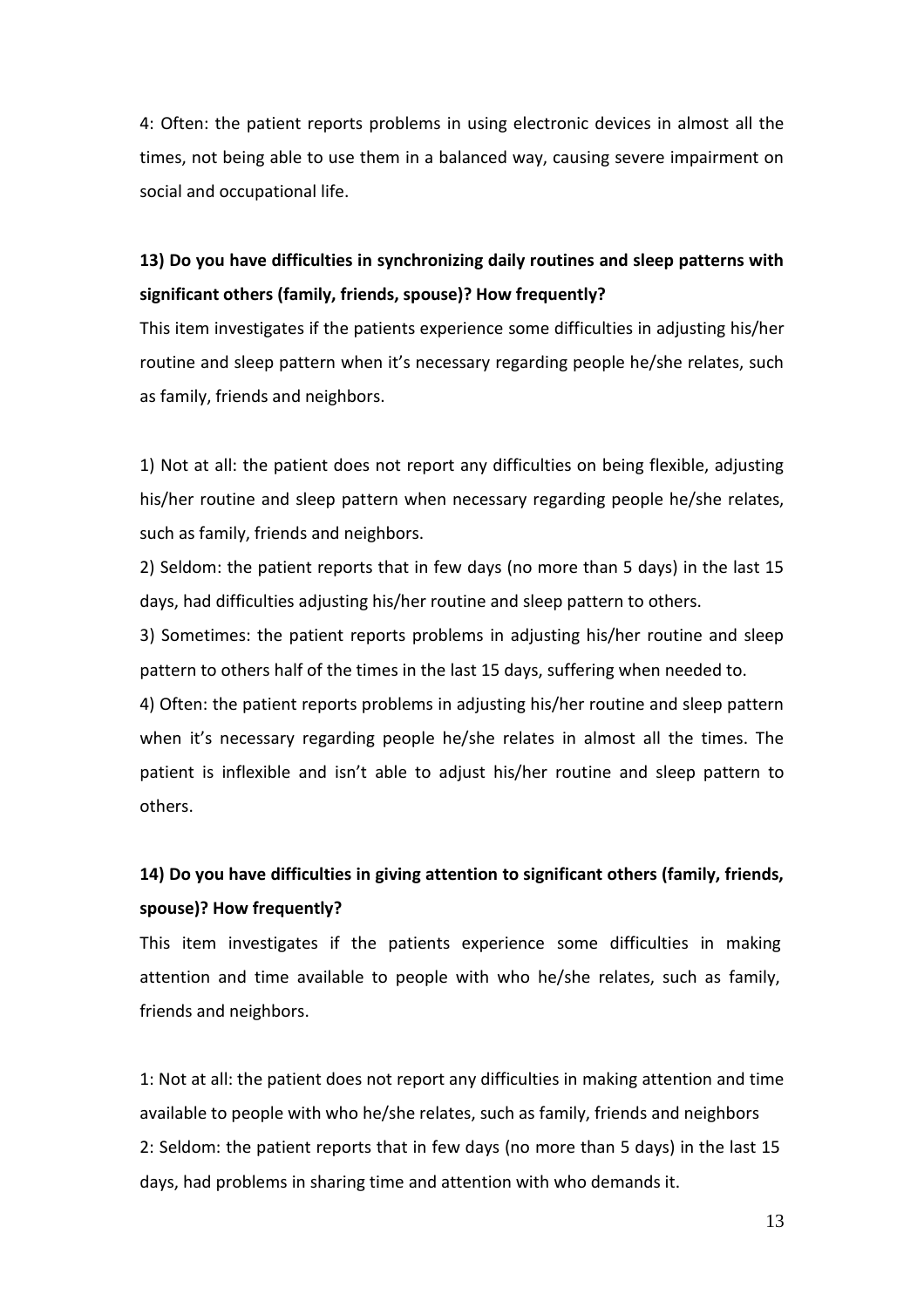3: Sometimes: the patient reports problems sharing time and attention with who demands it half of the times in the last 15 days, having excessive discomfort.

4: Often: the patient reports problems in sharing time and attention with who demands it in almost all the times, not being able to make himself/herself available.

*DIET*

# **15) Do you have difficulties in keeping the scheduled times for meals? How frequently?**

This item investigates if the patients experience some difficulties in keeping with a diet schedule, including breakfast, lunch and dinner.

1: Not at all: the patient does not report any difficulties in eating his/her meals in the same time every night.

2: Seldom: the patient reports that in few days (no more than 5 days) in the last 15 days, had problems keeping routine of his/her meals, eating in different times on those days.

3: Sometimes: the patient reports problems in keeping routine of his/her meals half of the times in the last 15 days, frequently altering his/hers meal times.

4: Often: the patient reports problems in keeping routine of his/her meals in almost all the times, in other words, practically didn't eat his/her meals at the same time.

## **16) Do you skip meals? How frequently?**

This item investigates if the patients experience some difficulties in keeping a feeding pattern regarding not skipping meals.

1: Not at all: the patient does not report any difficulties keeping a feeding pattern regarding not skipping meals. The patient ate all his/her meals everyday.

2: Seldom: the patient reports that had problems following the same routine everyday, skipping some meals in few days (no more than 5 days) in the last 15 days.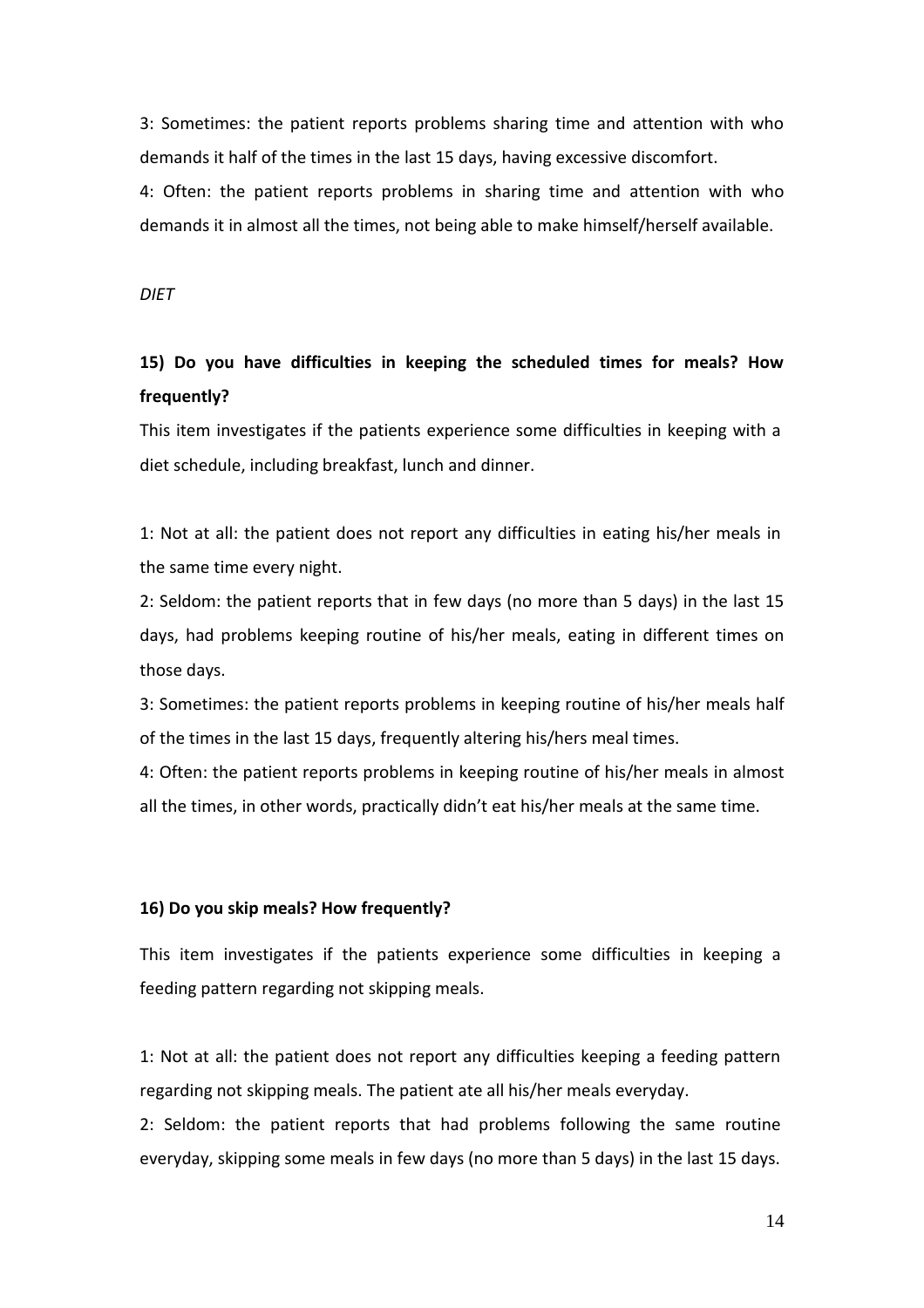3: Sometimes: the patient reports problems keeping a feeding pattern regarding not skipping meals half of the times in the last 15 days, frequently skipping meals.

4: Often: the patient reports problems keeping routine of his/her meals in almost all the times, in other words, did not eat all of his/hers meals everyday, skipping or missing it.

# **17) Do you have difficulties in eating a regular amount during meals? How frequently?**

This item investigates if the patients experience some difficulties in keeping a feeding pattern regarding food quantity.

1: Not at all: the patient does not report any difficulties keeping a feeding pattern regarding food quantity everyday, eating similar amount each day without getting hungry or stuffed/full.

2: Seldom: the patient reports that in few days (no more than 5 days) in the last 15 days, had some difficulties eating similar quantities of food everyday, eating much more or less in those days.

3: Sometimes: the patient reports problems in eating similar quantities of food half of the times in the last 15 days.

4: Often: the patient reports problems in eating similar quantities of food in almost all the times, practically never eating the same quantity of it.

# **18) Do you have difficulties in using stimulants with moderation? (such as coffee, coke and chocolate). How frequently?**

This item investigates about if the patients have problems regarding consumption of stimulants such as coffee and coke or chocolates and sweets.

1: Not at all: the patient does not report any difficulties consuming healthy/moderate amounts of stimulants in the last 15 days.

2: Seldom: the patient reports that in few days (no more than 5 days) in the last 15 days, had problems consuming stimulants, like excessive ingestion of coffee and coke, or chocolates and sweets.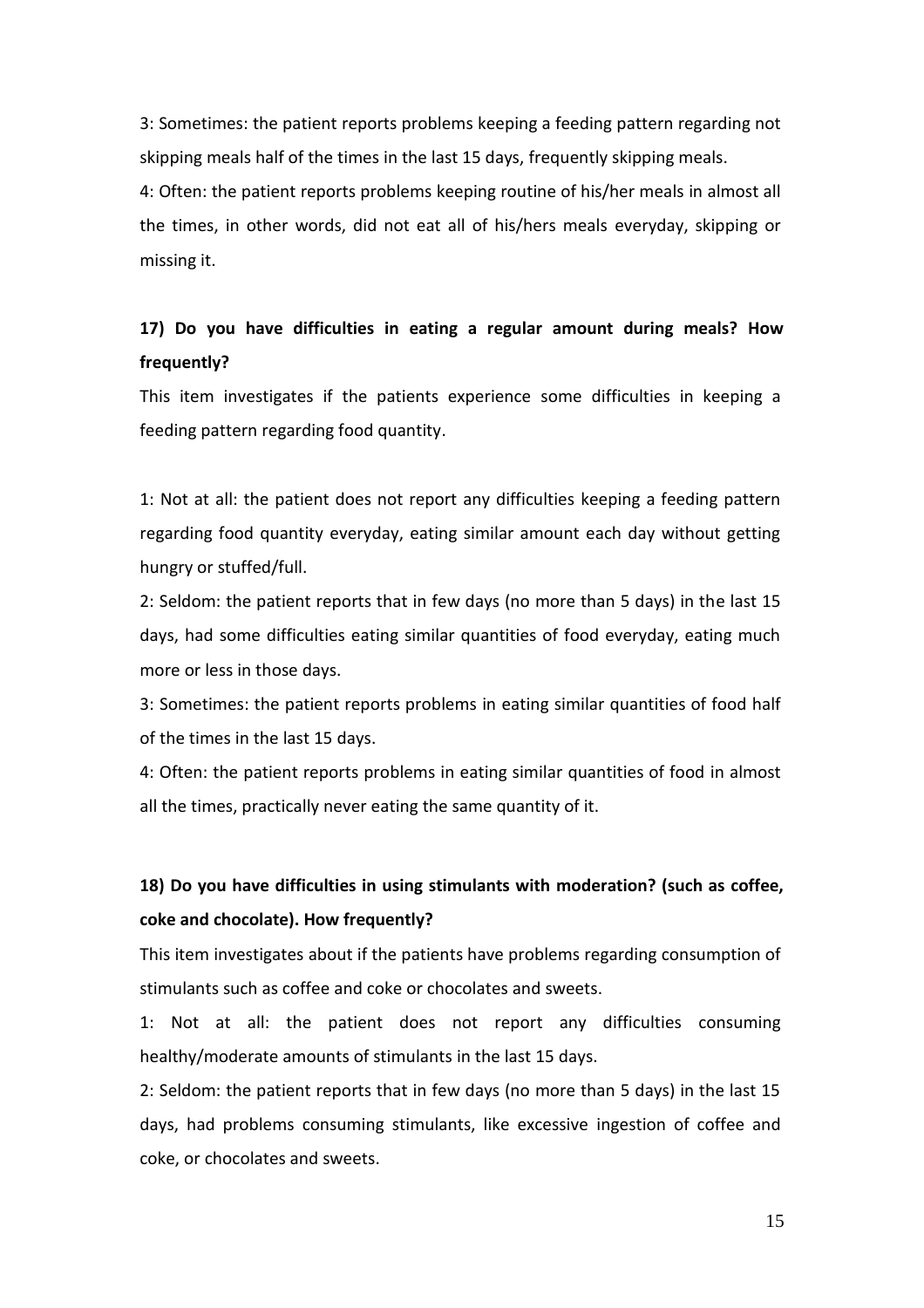3: Sometimes: the patient reports problems consuming stimulants half of the times in the last 15 days, having excessive ingestion of coffee and coke, or chocolates and sweets in a way that affected his/her sleep or energy.

4: Often: the patient reports problems consuming stimulants in almost all the times, almost never ingesting moderately stimulants such as coffee and coke or chocolates and sweets.

### **PREDOMINANT RYTHM (CHRONOTYPE)**

Consider the last 12 months for the following questions.

### **19) Tends to be more energized for work and interpersonal relationships at night.**

1: Never: the patient considers himself to have better cognitive performance for working, studying or reading; and also tend to be more sociable and talkative always during the day and never at night.

2: Seldom: the patient reports that in no more than one third of the days, considers himself to have better cognitive performance for working, studying or reading; and also tend to be more sociable and talkative at night.

3: Often: the patient reports that in most of the days, considers himself to have better cognitive performance for working, studying or reading; and also tend to be more sociable and talkative at night.

4: Always: the patient considers himself to have better cognitive performance for working, studying or reading; and also tend to be more sociable and talkative always at night and never during the day.

### **20) Feels more productive in the morning.**

1: Never: the patient considers him/herself to be more productive and efficient regarding working, studying, concentrating, paying attention, housekeeping or exercising always in the afternoon or at night, but never in the morning.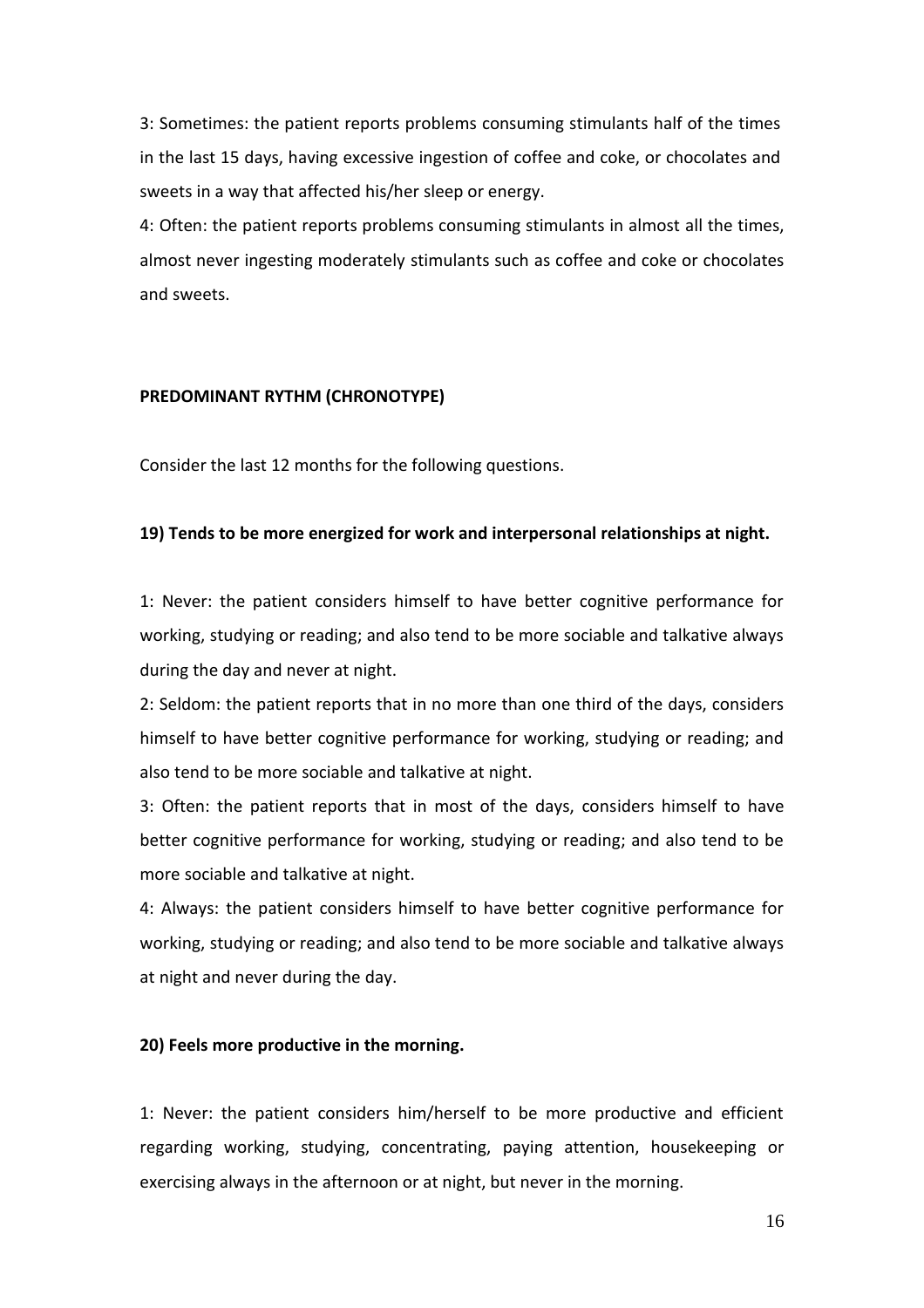2: Seldom: the patient reports that in no more than one third of the times, he/she considers him/herself to be more productive and efficient regarding working, studying, concentrating, paying attention, housekeeping or exercising in the morning.

3: Often: the patient reports that in more than half of the times, he/she considers him/herself to be more productive and efficient regarding working, studying, concentrating, paying attention, housekeeping or exercising in the morning.

4: Always: the patient reports that in all, or almost all of the times, he/she considers him/herself to be more productive and efficient regarding working, studying, concentrating, paying attention, housekeeping or exercising in the morning.

## **21) Do you have your day/night cycle reversed?**

1: Never: the patient reports that had never experienced staying awake all night long and spending the day sleeping.

2: Seldom: the patient reports that in no more than one third of the days has experienced staying awake all night long and spending the day sleeping.

3: Often: the patient reports that in more than half of the days has experienced staying awake all night long and spending the day sleeping.

4: Always: the patient reports that in all, or almost all of the days has experienced staying awake all night long and spending the day sleeping.

NOTE: If patient is a night worker, be aware to reverse the question.

 *The items 19, 20 and 21 are used just for giving us information about chronotype. Moreover, these items are not considered in the sum of global score of the instrument.*